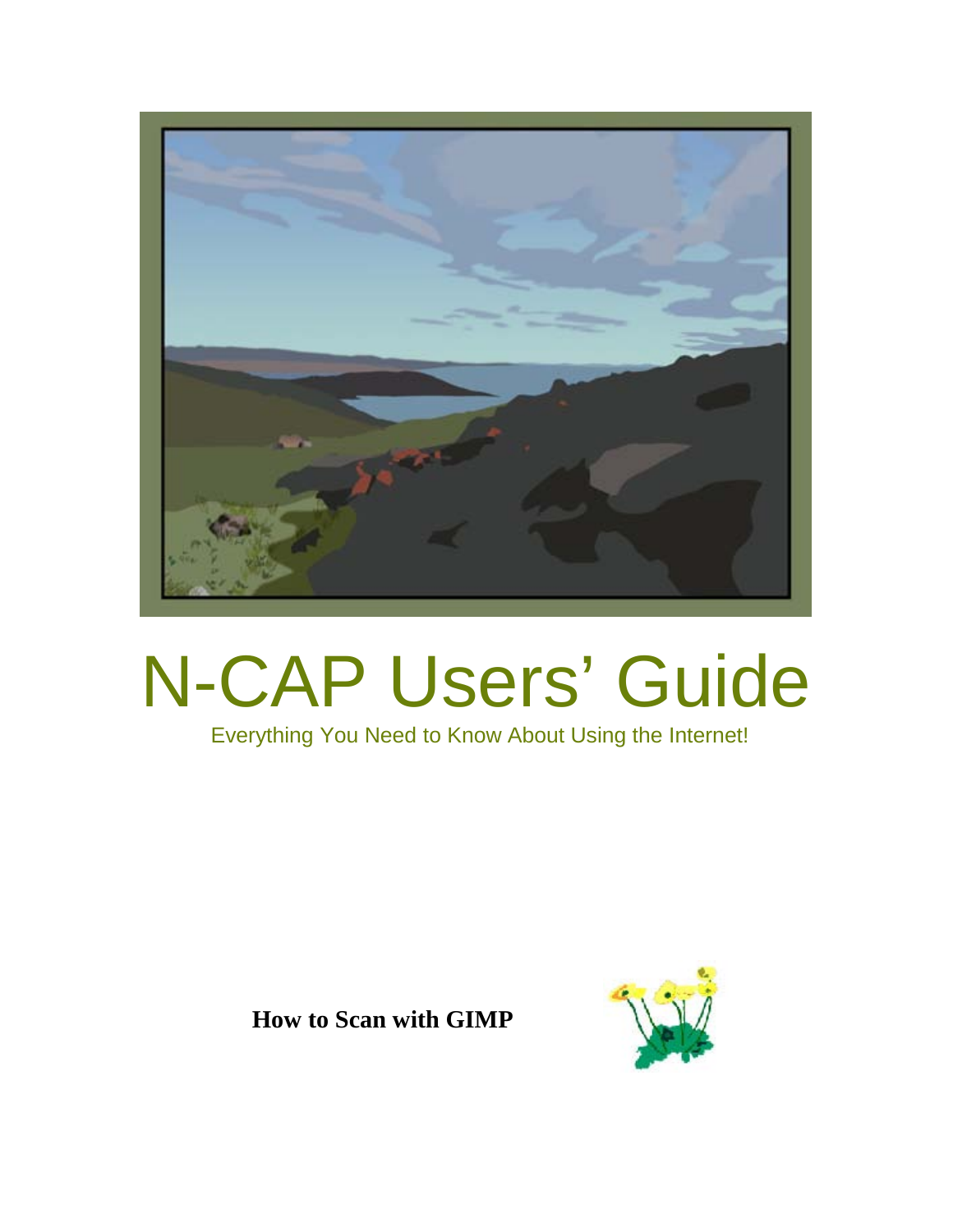## **How to Scan with GIMP**

The Gnu Image Manipulation Program, or GIMP for short, is free software useful for computer photo editing, art, reading in images from a scanner, and many other tasks. You can get it from the web page<http://www.gimp.org/>. This example demonstrates how to use it for scanning images.

- Run GIMP
	- o Left-click with the mouse on the "Start" button in the lower left. Inside the menu that has appeared, move your mouse over "All Programs" but do not click on it. Another menu will appear.
	- o Move the mouse pointer over the folder "GIMP". One final menu will appear.
	- o Left-click with the mouse on "GIMP 2". This will load the program.



All Programs – GIMP – GIMP2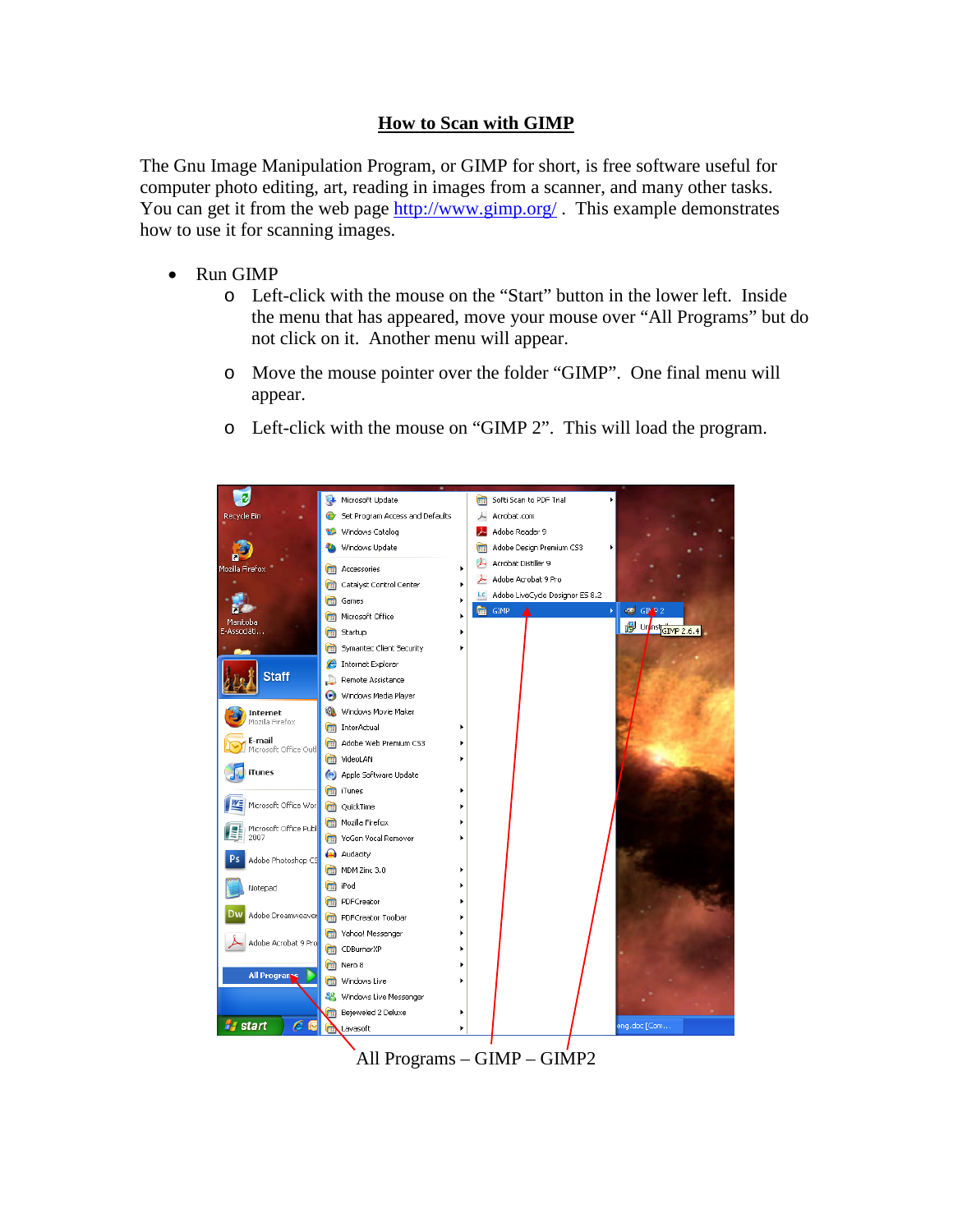o It is a fairly large program, so it may take a little bit. When it is fully loaded it will open two windows – "The GIMP", and "Layers, Channels, Paths".



- Scan the image
	- o The window titled "The GIMP" has Eleven menu options: "File", "Edit", and others. Left-click with the mouse on the "File" menu. A drop-down menu will appear below it.



o Move the mouse pointer over the "Create" option. To the right of it, another menu will appear.

|               | CNU Image Manipulation Program |                   |                                                |                          |                                          |  |  |                                     | $\Box$ e $\mathbf{x}$ |
|---------------|--------------------------------|-------------------|------------------------------------------------|--------------------------|------------------------------------------|--|--|-------------------------------------|-----------------------|
|               | Ele Edit Select View           |                   | Image Layer Colours Tools Filters Windows Help |                          |                                          |  |  |                                     |                       |
|               | New                            | Ctrl+N            |                                                |                          |                                          |  |  |                                     |                       |
|               | Create                         |                   | <b>C</b> From Cipboard                         | <b>Children Children</b> |                                          |  |  |                                     |                       |
| B Open        |                                | $CrH + O$         | Scanner/Camera                                 |                          |                                          |  |  |                                     |                       |
|               | Open as Layers                 | Ctrl+Alt+O        | Screen Shot                                    |                          | Capture an image from a TWAIN datasource |  |  | Layers, Channels, Paths, Undo - B X |                       |
|               | Open Location                  |                   | <b>Buttons</b>                                 |                          |                                          |  |  |                                     | $\vee$ Auto           |
|               | Open Recent                    |                   | Logos                                          |                          | Press F1 for more help                   |  |  |                                     |                       |
|               |                                |                   | Patterns                                       |                          |                                          |  |  | $\rightarrow \sim$                  |                       |
| <b>B</b> Save |                                | $Ctr+5$           | Web Page Themes                                |                          |                                          |  |  | Layers                              |                       |
|               | Save As                        | Shift+Ctrl+S      |                                                |                          |                                          |  |  | Normal<br>Mode:                     |                       |
|               | Save a Copy                    |                   |                                                |                          |                                          |  |  | Opacity:                            | $-100.0$              |
| Revert        | Save as Template               |                   |                                                |                          |                                          |  |  | $\log_{10}$ $\Box$                  |                       |
|               |                                |                   |                                                |                          |                                          |  |  |                                     |                       |
|               | <b>R</b> Page Setup            |                   |                                                |                          |                                          |  |  |                                     |                       |
| 昌 Print       |                                | $Ctrl + P$        |                                                |                          |                                          |  |  |                                     |                       |
| ■ Close       |                                | $C\text{tr}I + W$ |                                                |                          |                                          |  |  |                                     |                       |
| X Close all   |                                | Shift+Ctrl+W      |                                                |                          |                                          |  |  |                                     |                       |
|               |                                | $Ctrl + Q$        |                                                |                          |                                          |  |  |                                     |                       |
| ∙all Quit     |                                |                   |                                                |                          |                                          |  |  |                                     |                       |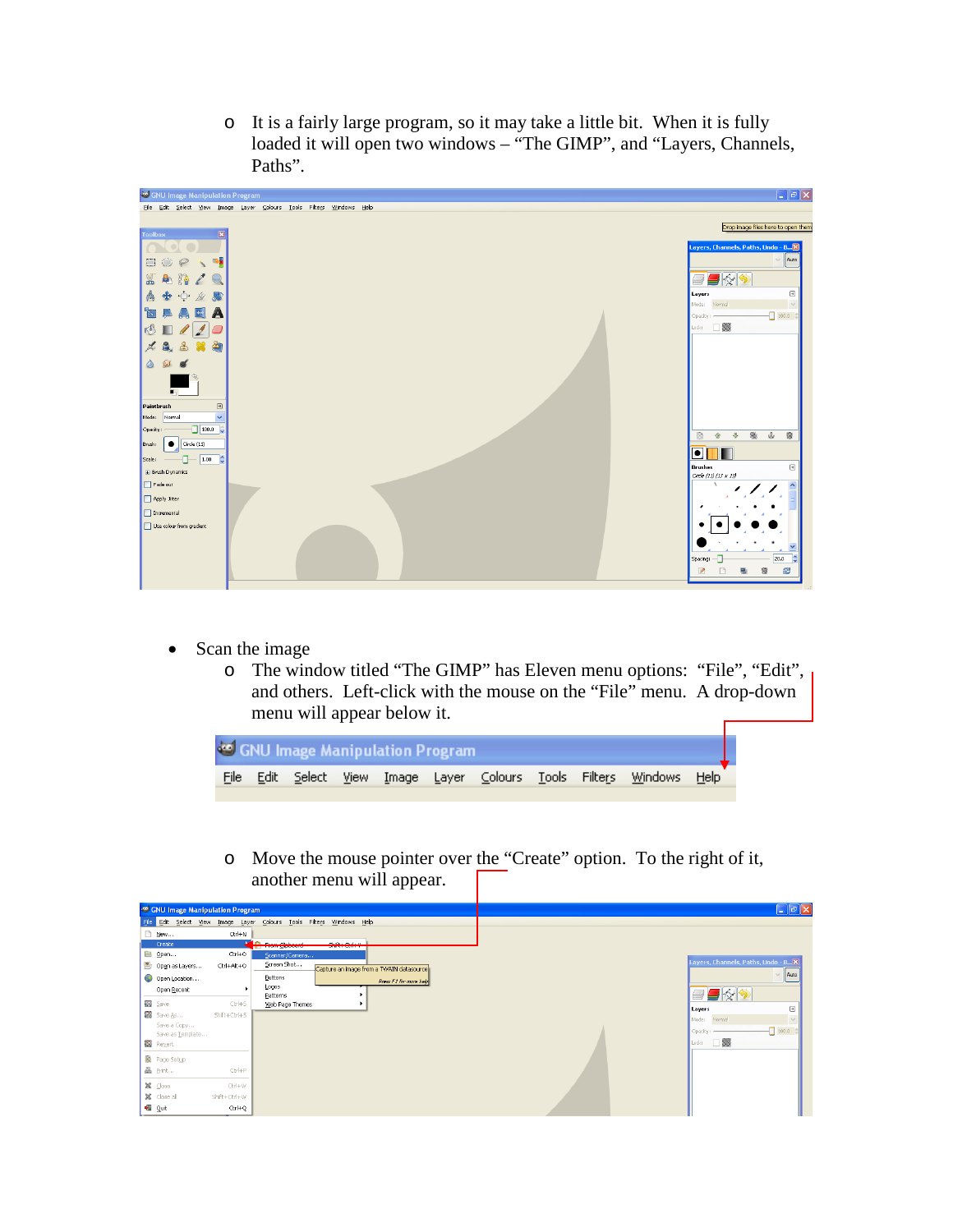o Move the mouse pointer over "Scanner/Camera", then left-click it with the mouse. Г

| <b>CNU</b> Image Manipulation Program |                                                                      |                                       |                             |              |                                          | $\Box$ e $\times$                                                             |
|---------------------------------------|----------------------------------------------------------------------|---------------------------------------|-----------------------------|--------------|------------------------------------------|-------------------------------------------------------------------------------|
|                                       | Eile Edit Select View Image Layer Colours Tools Filters Windows Help |                                       |                             |              |                                          |                                                                               |
|                                       | New                                                                  | Ctrl+N                                |                             |              |                                          |                                                                               |
|                                       | Create                                                               |                                       | From Clipboard              | Shift+Ctrl+V |                                          |                                                                               |
|                                       | <b>B</b> Open                                                        | $C$ tri+0                             | Scanner/Camera              |              |                                          |                                                                               |
|                                       | Open as Layers                                                       | Ctrl+Alt+O                            | Screen Shot                 |              | Capture an image from a TWAIN datasource | Layers, Channels, Paths, Undo - B X                                           |
|                                       | Open Location                                                        |                                       | Buttons                     |              | Press F1 for more help                   | $\vee$ Auto                                                                   |
|                                       | Open Recent                                                          | ٠                                     | Logos                       |              |                                          | $\blacksquare$ $\lozenge$ $\lozenge$                                          |
|                                       | <b>B</b> Save                                                        | $Ctrl + S$                            | Patterns<br>Web Page Themes |              |                                          |                                                                               |
|                                       | Save As                                                              | Shift+Ctrl+S                          |                             |              |                                          | $\begin{array}{ c } \hline \hline \hline \hline \hline \end{array}$<br>Layers |
|                                       | Save a Copy                                                          |                                       |                             |              |                                          | Mode: Normal<br>$\vee$                                                        |
|                                       | Save as Template                                                     |                                       |                             |              |                                          | $100.0\frac{A}{9}$<br>Opacity:                                                |
|                                       | Revert                                                               |                                       |                             |              |                                          | Lock: <b>DIS</b>                                                              |
|                                       | <b>R</b> Page Setup                                                  |                                       |                             |              |                                          |                                                                               |
|                                       | 昌 Print                                                              | $Ctrl + P$                            |                             |              |                                          |                                                                               |
|                                       |                                                                      |                                       |                             |              |                                          |                                                                               |
|                                       | ■ Close                                                              | $C\text{tr}{\mathsf{I}}{+}\mathsf{W}$ |                             |              |                                          |                                                                               |
|                                       | X Close all                                                          | Shift+Ctrl+W                          |                             |              |                                          |                                                                               |
|                                       | ୍∭ out                                                               | $Ctrl + Q$                            |                             |              |                                          |                                                                               |

o A new window will open, and may present you with several different image sources to choose from. This may be confusing because your scanner will probably be listed more than once. Some are special programs that were installed with the scanner. We want to use The GIMP's scanner program, not Epson's or Hewlett Packard's, so left-click with the mouse on the listing for your scanner that does not have TWAIN in it's name.

| 48 GNU Image Manipulation Program                                                                                                                                                                                               | $-0 x$                                                                                                                                                                   |
|---------------------------------------------------------------------------------------------------------------------------------------------------------------------------------------------------------------------------------|--------------------------------------------------------------------------------------------------------------------------------------------------------------------------|
| Eile Edit Select View Image Layer Solours Tools Filters Windows Help                                                                                                                                                            |                                                                                                                                                                          |
| $\lceil \pi \rceil$<br>Toolbox<br>画<br>噐<br>and Sear<br>Select Source<br>٨<br>Sources:<br><b>Total</b><br>HP Photosmart CB100 TWAIN 1.0 (32-32)<br>WIA-Photosmart C\$100 1.0 (32-32)<br>zł,<br>Select<br>△ ◎ ●<br>Cancel<br>в.  | Layers, Channels, Paths, Undo - Br.,. [11]<br>$-$ Auto<br>日号なり<br>$\boxdot$<br>Layers<br>$\left\vert \cdot\right\vert$<br>Mode Romal<br>$Q$ and $I$<br>Opachy<br>inck 口图 |
| $\Xi$<br>Paintbrush<br>$\overline{\cdot}$<br>Mode Normal<br>$\Box$ 1000<br>Opacity.<br>$\bullet$ Crale (11)<br>Brush.<br>Scale 100<br>E Brush Dynamics<br>Fide out<br>TT Apply Jew<br>T Incremental<br>Use colour from gradient | $\rightarrow$<br>易<br>$\Delta t$<br>$\mathbb{R}$<br>目<br>$\rightarrow$<br>$\bullet$<br>$\boxplus$<br><b>Srushes</b><br>Circle (11) (13 = 12)<br>$\overline{\mathcal{L}}$ |
| 日目日日                                                                                                                                                                                                                            | 200<br>B<br>Spacing: - [1]<br>晓<br>D.<br>$\overline{u}$<br>æ<br>٠                                                                                                        |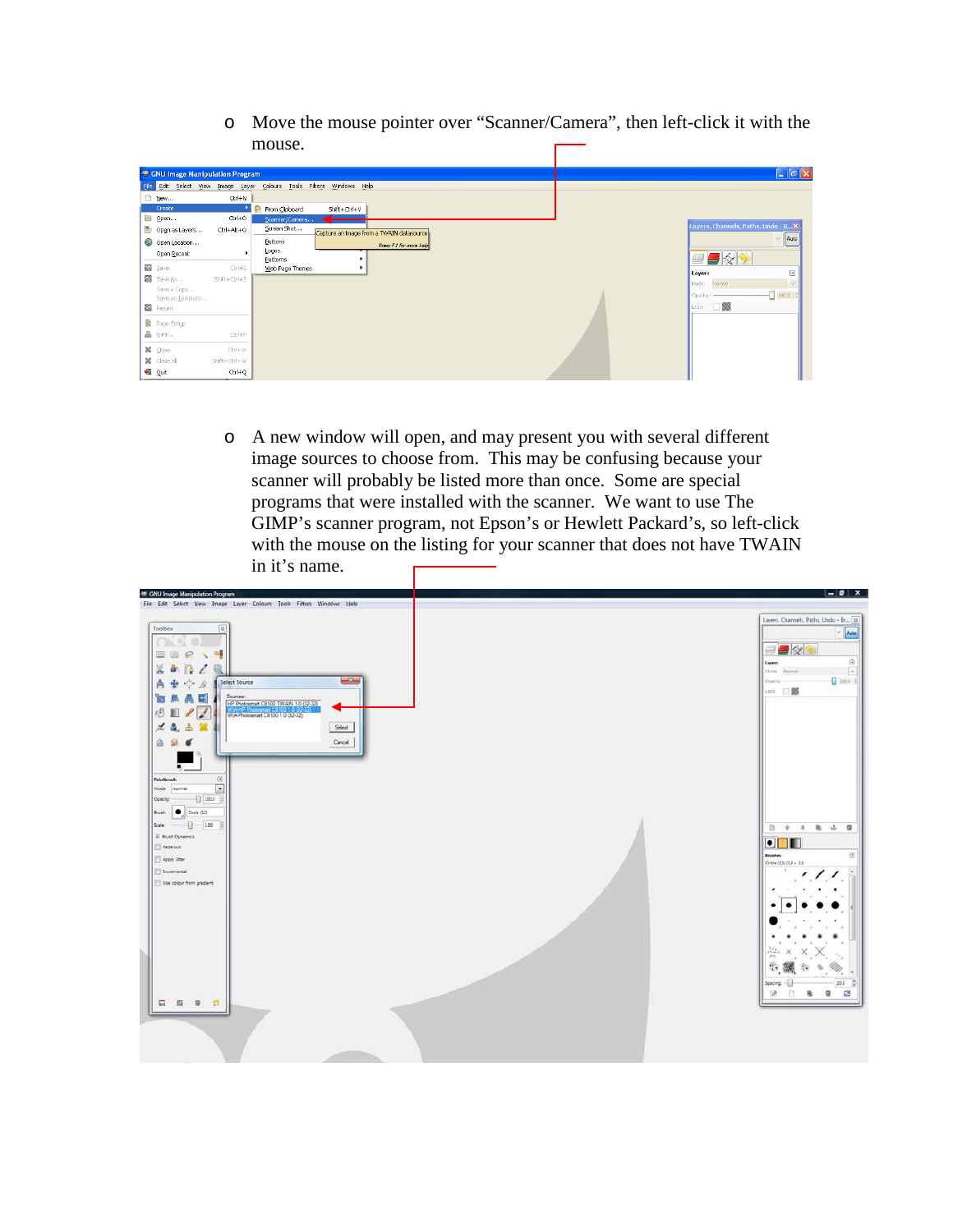o A new window will open. On the left, choose what kind of picture you want to scan – color photo, black and white text, etc. On the right is the "Preview Area", where you can quickly review what you're about to scan. On the bottom there are the "Scan" and "Preview" buttons.



o Click the "Preview" button. The scanner will warm up, do a fast scan, and show the results in the preview area. The scanner may take some time to warm up because they have special pure-white light sources that must be used carefully.

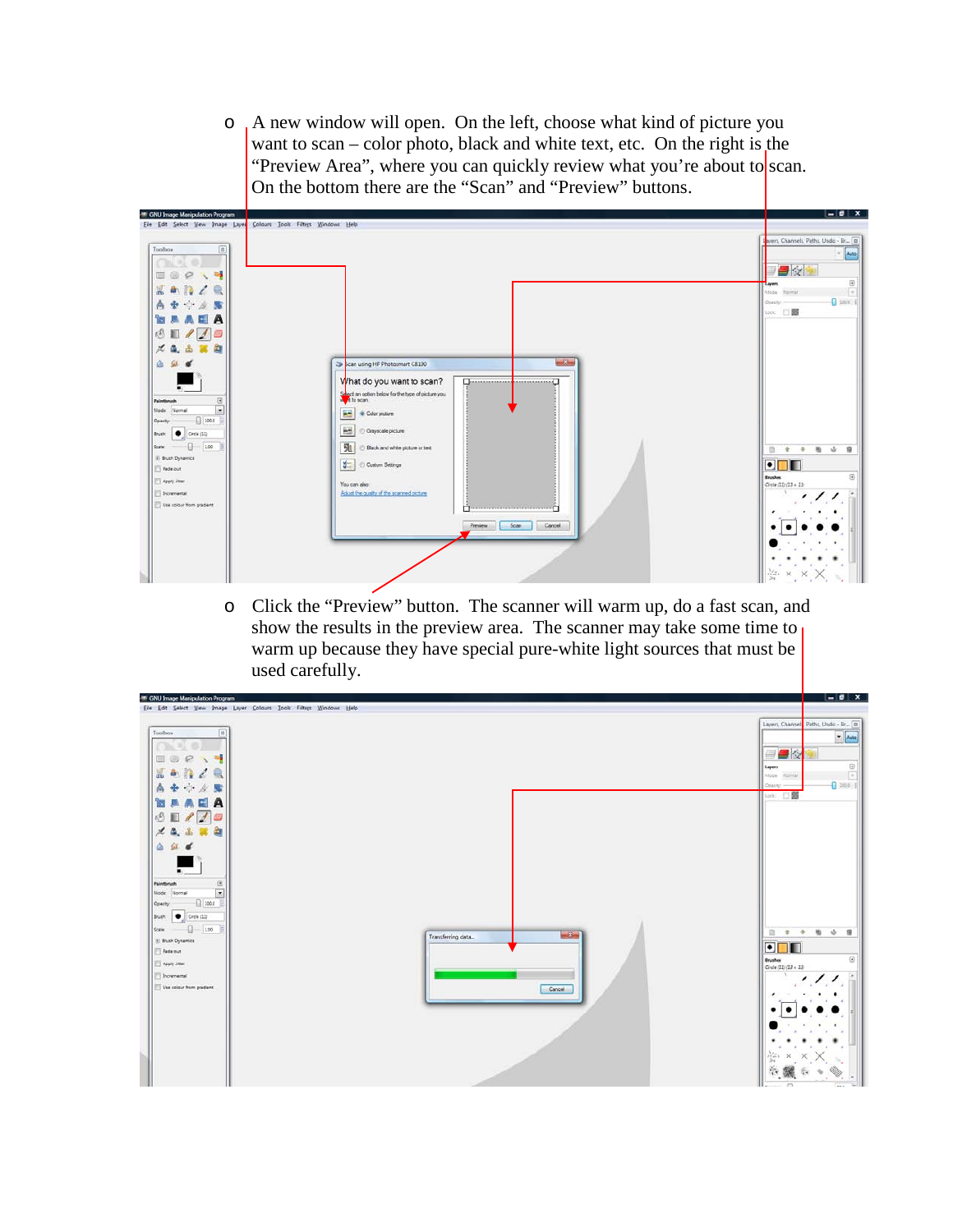o What the scanner sees will now be shown in the preview area. The program will guess as to what part of it you want to scan, covering it with a box shown in the preview area. If you need to, left-click with the mouse on one of the edges or corners of this box and, while holding down the button, move the mouse to move the edges or corners of this box.



o Click "Scan". A small window with a progress bar will open as it reads the image from the scanner. Once it is totally scanned, this window will close and a new one will appear, containing the image you scanned.